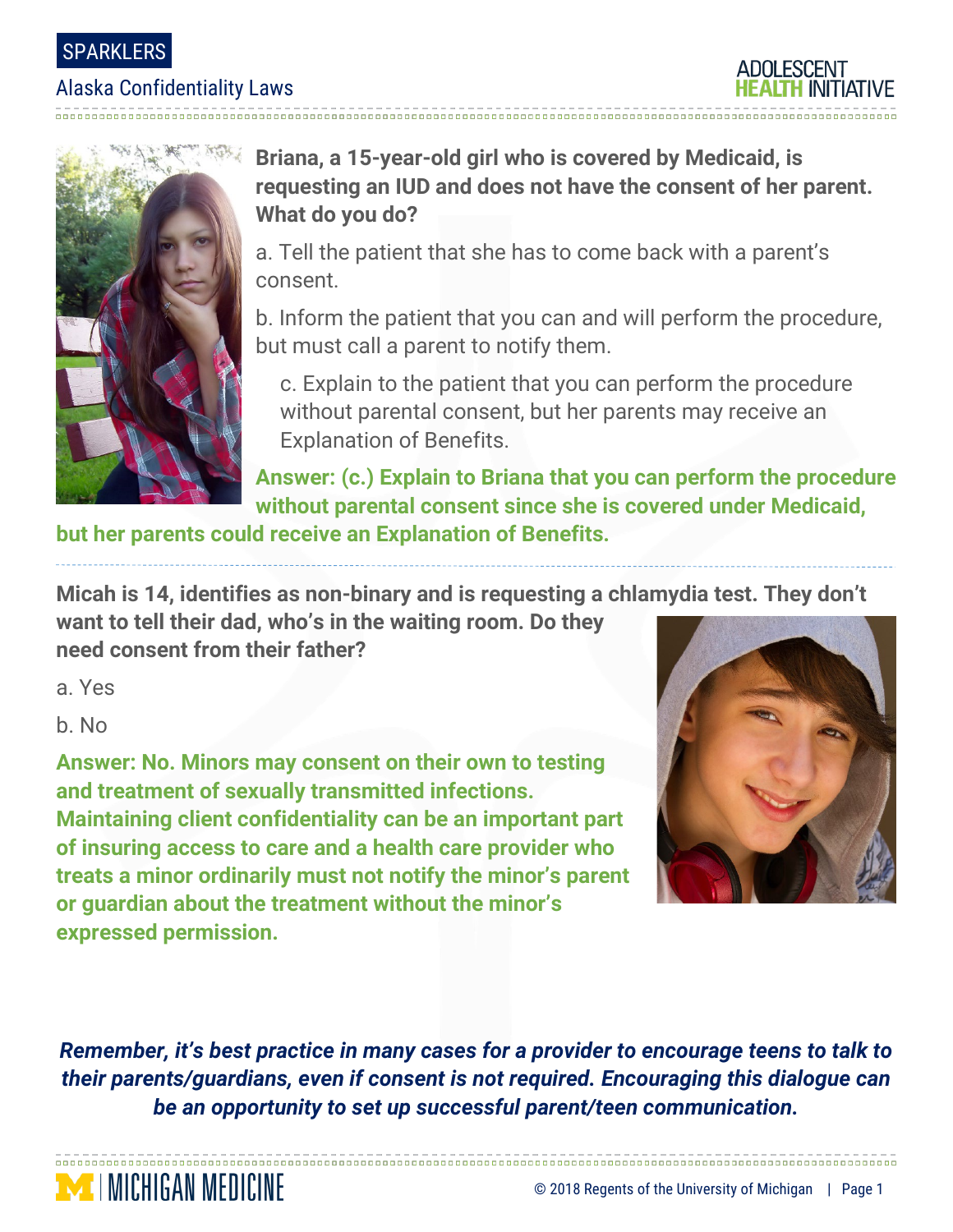

#### Alaska Confidentiality Laws





**Jade is 16 years old. Can she receive a pregnancy test AND prenatal care without her parents' consent?**

a. Yes b. No

**Answer: Yes. Alaska law states that minors are able to consent to prevention, diagnosis and treatment of pregnancy.** 

**Which of these options below DO NOT require parental consent for a teen living with her parents?**

- a. HPV vaccine
- b. Abortion
- c. Treatment for controlled substances or alcohol
- d. Admission to an inpatient mental health facility

**Answer: (b.) Minors may consent to abortion. All other options require a parent's consent. However, according to Alaska law, if the minor's parents cannot be reached, or when reached, refuse to give or withhold consent, a teen would be able to consent for any of the other above options.**

*Remember, it's best practice in many cases for a provider to encourage teens to talk to their parents/guardians, even if consent is not required. Encouraging this dialogue can be an opportunity to set up successful parent/teen communication.*